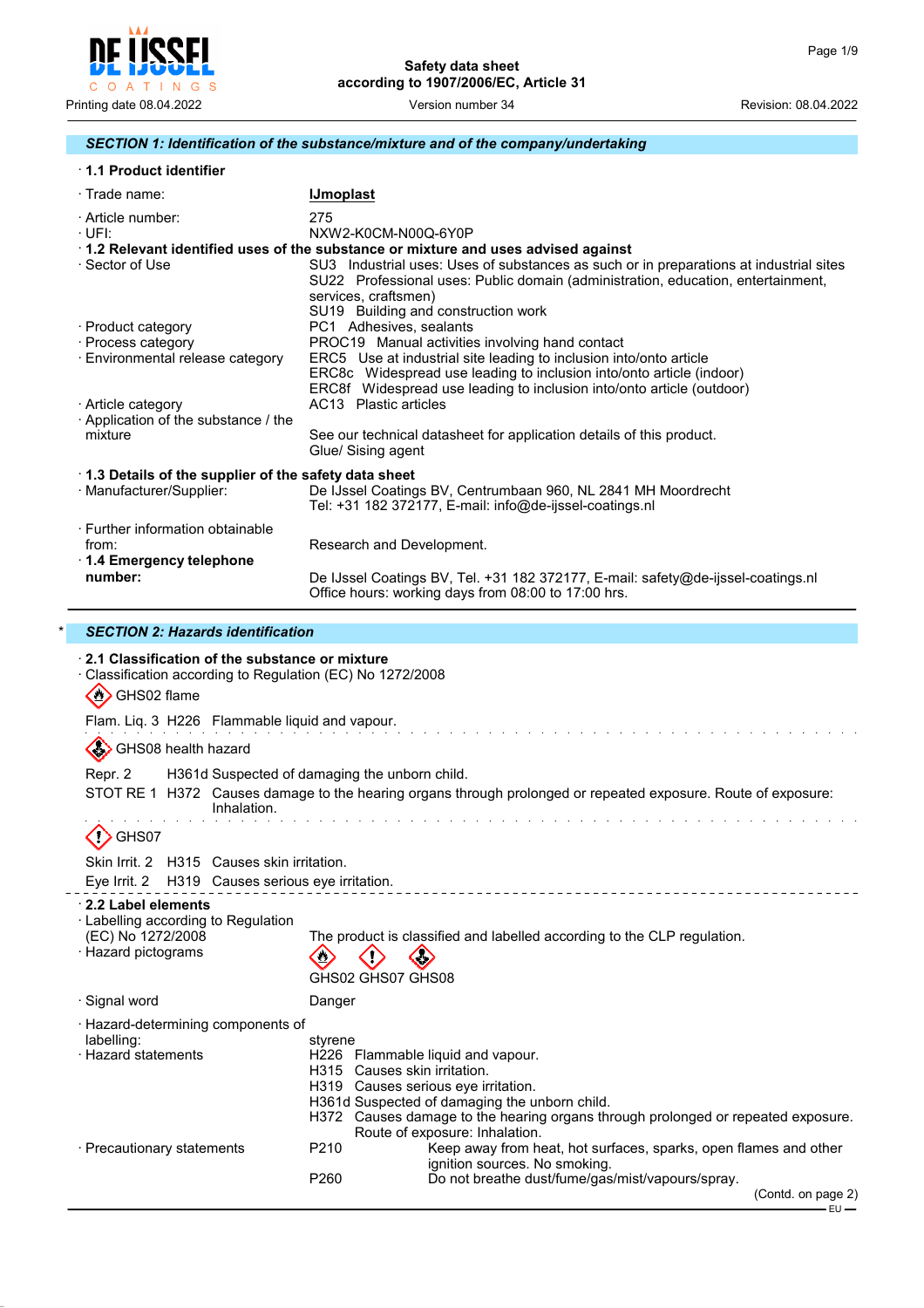

```
Trade name: IJmoplast
```

|                                      |                  | (Contd. of page 1)                                                                                      |
|--------------------------------------|------------------|---------------------------------------------------------------------------------------------------------|
|                                      |                  | P303+P361+P353 IF ON SKIN (or hair): Take off immediately all contaminated clothing.                    |
|                                      |                  | Rinse skin with water [or shower].                                                                      |
|                                      |                  | P305+P351+P338 IF IN EYES: Rinse cautiously with water for several minutes.                             |
|                                      |                  | Remove contact lenses, if present and easy to do. Continue rinsing.                                     |
|                                      | P405             | Store locked up.                                                                                        |
|                                      | P <sub>501</sub> | Dispose of contents/container in accordance with local/regional/<br>national/international regulations. |
| · Additional information:            |                  | EUH208 Contains cobalt(II) 2-ethylhexanoate. May produce an allergic reaction.                          |
|                                      |                  | EUH211 Warning! Hazardous respirable droplets may be formed when sprayed. Do not                        |
|                                      |                  | breathe spray or mist.                                                                                  |
| 2.3 Other hazards                    |                  |                                                                                                         |
| · Results of PBT and vPvB assessment |                  |                                                                                                         |
| $\cdot$ PBT:                         | Not applicable.  |                                                                                                         |

· vPvB: Not applicable.

| <b>SECTION 3: Composition/information on ingredients</b> |  |
|----------------------------------------------------------|--|

#### · **3.2 Chemical characterisation: Mixtures**

| Mixture of substances listed below with nonhazardous additions.<br>· Description:               |                                                                                                                                                                                                                                                                                              |              |  |  |
|-------------------------------------------------------------------------------------------------|----------------------------------------------------------------------------------------------------------------------------------------------------------------------------------------------------------------------------------------------------------------------------------------------|--------------|--|--|
| · Dangerous components:                                                                         |                                                                                                                                                                                                                                                                                              |              |  |  |
| CAS: 100-42-5<br>Reg.nr.: 01-2119457861-32                                                      | styrene<br>EINECS: 202-851-5<br>Index number: 601-026-00-0 $\circled{ }$ Flam. Liq. 3, H226; $\circled{ }$ Repr. 2, H361d; STOT RE 1, H372; Asp. Tox. 1, H304;<br>Index number: 601-026-00-0 $\circled{ }$ Acute Tox. 4, H332; Skin Irrit. 2, H315; Eye Irrit. 2,<br>Aquatic Chronic 3, H412 | $10 - 25%$   |  |  |
| CAS: 13463-67-7<br>EINECS: 236-675-5<br>Index number: 022-006-00-2<br>Reg.nr.: 01-2119489379-17 | titanium dioxide<br><b>◆ Carc. 2, H351</b>                                                                                                                                                                                                                                                   | $2.5 - 10\%$ |  |  |
| · Additional information:                                                                       | For the wording of the listed hazard phrases refer to section 16.                                                                                                                                                                                                                            |              |  |  |

# *SECTION 4: First aid measures*

| 4.1 Description of first aid measures                              |                                                                                                                                                                                                |  |  |
|--------------------------------------------------------------------|------------------------------------------------------------------------------------------------------------------------------------------------------------------------------------------------|--|--|
| · General information:                                             | Immediately remove any clothing soiled by the product.<br>Symptoms of poisoning may even occur after several hours; therefore medical<br>observation for at least 48 hours after the accident. |  |  |
|                                                                    |                                                                                                                                                                                                |  |  |
| · After inhalation:                                                | In case of unconsciousness place patient stably in side position for transportation.                                                                                                           |  |  |
| · After skin contact:                                              | Immediately wash with water and soap and rinse thoroughly.                                                                                                                                     |  |  |
| ⋅ After eye contact:                                               | Rinse opened eye for several minutes under running water. If symptoms persist, consult<br>a doctor.                                                                                            |  |  |
| · After swallowing:                                                | If symptoms persist consult doctor.                                                                                                                                                            |  |  |
| $\cdot$ 4.2 Most important symptoms<br>and effects, both acute and |                                                                                                                                                                                                |  |  |
| delayed                                                            | No further relevant information available.                                                                                                                                                     |  |  |
| 4.3 Indication of any immediate<br>medical attention and special   |                                                                                                                                                                                                |  |  |
| treatment needed                                                   | No further relevant information available.                                                                                                                                                     |  |  |
|                                                                    |                                                                                                                                                                                                |  |  |
| <b>SECTION 5: Firefighting measures</b>                            |                                                                                                                                                                                                |  |  |

| 5.1 Extinguishing media                                             |                                                                 |
|---------------------------------------------------------------------|-----------------------------------------------------------------|
| · Suitable extinguishing agents:<br>· For safety reasons unsuitable | CO2 or powder. Fight larger fires with alcohol resistant foam.  |
| extinguishing agents:                                               | Water with full jet                                             |
| 5.2 Special hazards arising from                                    |                                                                 |
| the substance or mixture                                            | During heating or in case of fire poisonous gases are produced. |
| ⋅ 5.3 Advice for firefighters                                       |                                                                 |
| · Protective equipment:                                             | Mouth respiratory protective device.                            |
|                                                                     |                                                                 |

# *SECTION 6: Accidental release measures*

· **6.1 Personal precautions, protective equipment and**

**Mount respiratory protective device.** Wear protective equipment. Keep unprotected persons away.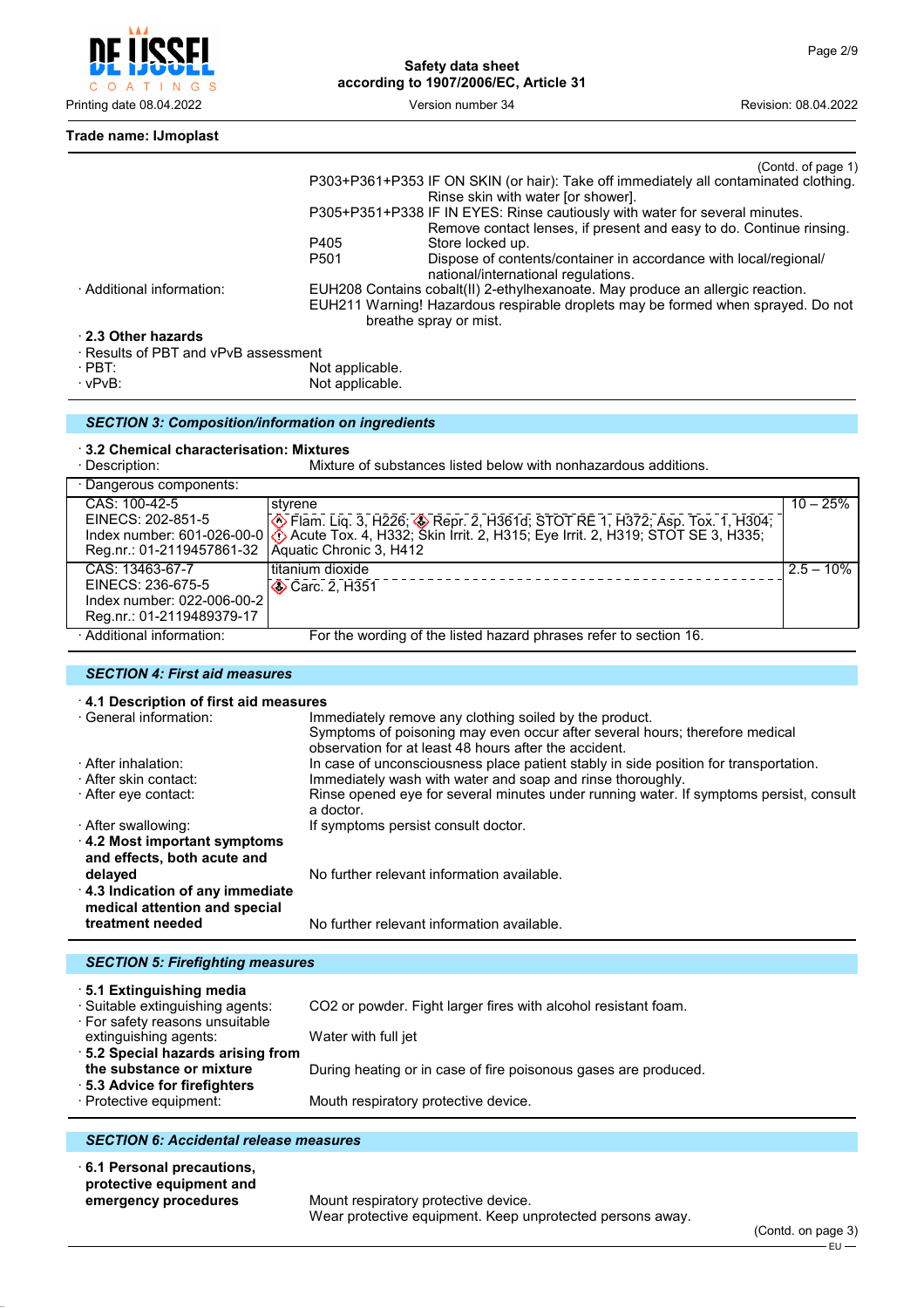Printing date 08.04.2022 Version number 34 Revision: 08.04.2022

#### **Trade name: IJmoplast**

|                                                                        | (Contd. of page 2)                                                                                  |
|------------------------------------------------------------------------|-----------------------------------------------------------------------------------------------------|
| 6.2 Environmental precautions:<br>$\cdot$ 6.3 Methods and material for | Do not allow to enter sewers/ surface or ground water.                                              |
| containment and cleaning up:                                           | Absorb with liquid-binding material (sand, diatomite, acid binders, universal binders,<br>sawdust). |
|                                                                        | Dispose contaminated material as waste according to item 13.<br>Ensure adequate ventilation.        |
| 6.4 Reference to other sections                                        | See Section 7 for information on safe handling.                                                     |
|                                                                        | See Section 8 for information on personal protection equipment.                                     |
|                                                                        | See Section 13 for disposal information.                                                            |

# *SECTION 7: Handling and storage*

| Ensure good ventilation/exhaustion at the workplace.<br>Open and handle receptacle with care.<br>Prevent formation of aerosols.       |
|---------------------------------------------------------------------------------------------------------------------------------------|
| Keep ignition sources away - Do not smoke.<br>Protect against electrostatic charges.<br>Keep respiratory protective device available. |
| $\cdot$ 7.2 Conditions for safe storage, including any incompatibilities                                                              |
|                                                                                                                                       |
| No special requirements.                                                                                                              |
| Not required.                                                                                                                         |
| Keep container tightly sealed.                                                                                                        |
| $5 - 30 \square$<br>No further relevant information available.                                                                        |
|                                                                                                                                       |

#### \* *SECTION 8: Exposure controls/personal protection*

#### · **8.1 Control parameters**

· Additional information about

design of technical facilities: No further data; see item 7.

· Ingredients with limit values that require monitoring at the<br>workplace:

The product does not contain any relevant quantities of materials with critical values that have to be monitored at the workplace.

|                             | · DNEL (Derived No Effect Level) for workers                                                 |                                |                                                                                        |                    |  |
|-----------------------------|----------------------------------------------------------------------------------------------|--------------------------------|----------------------------------------------------------------------------------------|--------------------|--|
|                             | 100-42-5 styrene                                                                             |                                |                                                                                        |                    |  |
| Dermal                      | Long-term - systemic effects, worker 406 mg/kg bw/day (Worker)                               |                                |                                                                                        |                    |  |
|                             | Inhalative   Acute - systemic effects, worker                                                | 289 mg/m <sup>3</sup> (Worker) |                                                                                        |                    |  |
|                             | Acute - local effects, worker                                                                | 306 mg/m <sup>3</sup> (Worker) |                                                                                        |                    |  |
|                             | Long-term - systemic effects, worker 85 mg/m <sup>3</sup> (Worker)                           |                                |                                                                                        |                    |  |
|                             | 13463-67-7 titanium dioxide                                                                  |                                |                                                                                        |                    |  |
|                             | Inhalative   Long-term - local effects, worker                                               | 10 mg/m <sup>3</sup> (Worker)  |                                                                                        |                    |  |
|                             | DNEL (Derived No Effect Level) for the general population                                    |                                |                                                                                        |                    |  |
| 100-42-5 styrene            |                                                                                              |                                |                                                                                        |                    |  |
| Oral                        |                                                                                              |                                | Long-term - systemic effects, general population 2.1 mg/kg bw/day (General population) |                    |  |
| Dermal                      |                                                                                              |                                | Long-term - systemic effects, general population 343 mg/kg bw/day (General population) |                    |  |
|                             | Inhalative   Acute - systemic effects, general population                                    |                                | 174.25 mg/m <sup>3</sup> (General population)                                          |                    |  |
|                             | Acute - local effects, general population                                                    |                                | 182.75 mg/m <sup>3</sup> (General population)                                          |                    |  |
|                             | Long-term - systemic effects, general population 10.2 mg/m <sup>3</sup> (General population) |                                |                                                                                        |                    |  |
| 13463-67-7 titanium dioxide |                                                                                              |                                |                                                                                        |                    |  |
| Oral                        |                                                                                              |                                | Long-term - systemic effects, general population 700 mg/kg bw/day (General population) |                    |  |
|                             |                                                                                              |                                |                                                                                        | (Contd. on page 4) |  |

EU

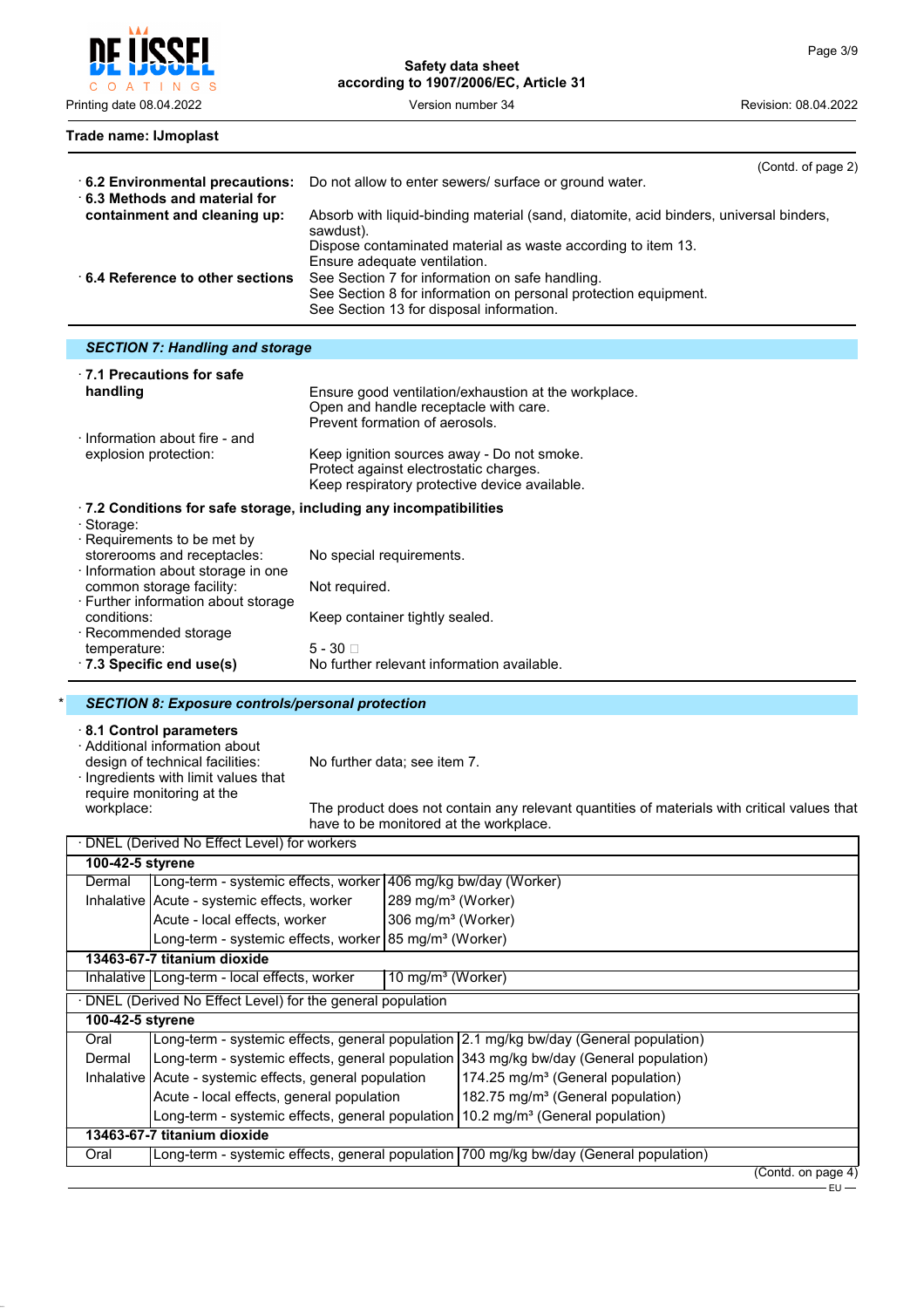

# **Safety data sheet according to 1907/2006/EC, Article 31**

# **Trade name: IJmoplast**

|                                                                                                           |                                                                                                                                                                                                                                                                                                                                                                                                                                                                                                                                                                                                                   | (Contd. of page 3)                                                                                                                                                                                                                                                                                                                                                                                             |  |
|-----------------------------------------------------------------------------------------------------------|-------------------------------------------------------------------------------------------------------------------------------------------------------------------------------------------------------------------------------------------------------------------------------------------------------------------------------------------------------------------------------------------------------------------------------------------------------------------------------------------------------------------------------------------------------------------------------------------------------------------|----------------------------------------------------------------------------------------------------------------------------------------------------------------------------------------------------------------------------------------------------------------------------------------------------------------------------------------------------------------------------------------------------------------|--|
| · PNEC (Predicted No Effect Concentration) values                                                         |                                                                                                                                                                                                                                                                                                                                                                                                                                                                                                                                                                                                                   |                                                                                                                                                                                                                                                                                                                                                                                                                |  |
| 100-42-5 styrene                                                                                          |                                                                                                                                                                                                                                                                                                                                                                                                                                                                                                                                                                                                                   |                                                                                                                                                                                                                                                                                                                                                                                                                |  |
| Aquatic compartment - freshwater                                                                          |                                                                                                                                                                                                                                                                                                                                                                                                                                                                                                                                                                                                                   | 0.028 mg/l (Sediment freshwater)                                                                                                                                                                                                                                                                                                                                                                               |  |
| Aquatic compartment - marine water                                                                        |                                                                                                                                                                                                                                                                                                                                                                                                                                                                                                                                                                                                                   | 0.0028 mg/l (Marine water)                                                                                                                                                                                                                                                                                                                                                                                     |  |
| Aquatic compartment - water, intermittent releases                                                        |                                                                                                                                                                                                                                                                                                                                                                                                                                                                                                                                                                                                                   | 0.04 mg/l (Intermittent release water)                                                                                                                                                                                                                                                                                                                                                                         |  |
| Aquatic compartment - sediment in freshwater                                                              |                                                                                                                                                                                                                                                                                                                                                                                                                                                                                                                                                                                                                   | 0.0614 mg/kg sed dw (Sediment freshwater)                                                                                                                                                                                                                                                                                                                                                                      |  |
| Aquatic compartment - sediment in marine water                                                            |                                                                                                                                                                                                                                                                                                                                                                                                                                                                                                                                                                                                                   | 0.0614 mg/kg sed dw (Sediment marine water)                                                                                                                                                                                                                                                                                                                                                                    |  |
| Terrestrial compartment - soil                                                                            |                                                                                                                                                                                                                                                                                                                                                                                                                                                                                                                                                                                                                   | 0.2 mg/kg dw (Soil)                                                                                                                                                                                                                                                                                                                                                                                            |  |
| Sewage treatment plant                                                                                    |                                                                                                                                                                                                                                                                                                                                                                                                                                                                                                                                                                                                                   | $5$ mg/l (stp)                                                                                                                                                                                                                                                                                                                                                                                                 |  |
| 13463-67-7 titanium dioxide                                                                               |                                                                                                                                                                                                                                                                                                                                                                                                                                                                                                                                                                                                                   |                                                                                                                                                                                                                                                                                                                                                                                                                |  |
| Aquatic compartment - freshwater                                                                          |                                                                                                                                                                                                                                                                                                                                                                                                                                                                                                                                                                                                                   | 0.127 mg/l (Freshwater)                                                                                                                                                                                                                                                                                                                                                                                        |  |
| Aquatic compartment - marine water                                                                        |                                                                                                                                                                                                                                                                                                                                                                                                                                                                                                                                                                                                                   | 1 mg/l (Marine water)                                                                                                                                                                                                                                                                                                                                                                                          |  |
| Aquatic compartment - water, intermittent releases                                                        |                                                                                                                                                                                                                                                                                                                                                                                                                                                                                                                                                                                                                   | 0.61 mg/l (Intermittent release water)                                                                                                                                                                                                                                                                                                                                                                         |  |
| Aquatic compartment - sediment in freshwater                                                              |                                                                                                                                                                                                                                                                                                                                                                                                                                                                                                                                                                                                                   | 1,000 mg/kg sed dw (Sediment freshwater)                                                                                                                                                                                                                                                                                                                                                                       |  |
| Aquatic compartment - sediment in marine water                                                            |                                                                                                                                                                                                                                                                                                                                                                                                                                                                                                                                                                                                                   | 100 mg/kg sed dw (Sediment marine water)                                                                                                                                                                                                                                                                                                                                                                       |  |
| Terrestrial compartment - soil                                                                            |                                                                                                                                                                                                                                                                                                                                                                                                                                                                                                                                                                                                                   | 100 mg/kg dw (Soil)                                                                                                                                                                                                                                                                                                                                                                                            |  |
| Oral secondary poisoning                                                                                  |                                                                                                                                                                                                                                                                                                                                                                                                                                                                                                                                                                                                                   | 1,667 mg/kg food (Food sec poisoning)                                                                                                                                                                                                                                                                                                                                                                          |  |
| · Additional information:                                                                                 |                                                                                                                                                                                                                                                                                                                                                                                                                                                                                                                                                                                                                   | The lists valid during the making were used as basis.                                                                                                                                                                                                                                                                                                                                                          |  |
| 8.2 Exposure controls<br>· Personal protective equipment:<br>General protective and hygienic<br>measures: |                                                                                                                                                                                                                                                                                                                                                                                                                                                                                                                                                                                                                   | Keep away from foodstuffs, beverages and feed.                                                                                                                                                                                                                                                                                                                                                                 |  |
| · Respiratory protection:<br>· Protection of hands:                                                       | Immediately remove all soiled and contaminated clothing<br>Wash hands before breaks and at the end of work.<br>Store protective clothing separately.<br>Avoid contact with the eyes and skin.<br>In case of brief exposure or low pollution use respiratory filter device. In case of<br>intensive or longer exposure use self-contained respiratory protective device.<br>Protective gloves                                                                                                                                                                                                                      |                                                                                                                                                                                                                                                                                                                                                                                                                |  |
| · Material of gloves                                                                                      | the preparation.<br>diffusion and the degradation<br>Butyl rubber, BR<br>Fluorocarbon rubber (Viton)                                                                                                                                                                                                                                                                                                                                                                                                                                                                                                              | The glove material has to be impermeable and resistant to the product/ the substance/<br>Due to missing tests no recommendation to the glove material can be given for the<br>product/ the preparation/ the chemical mixture.<br>Selection of the glove material on consideration of the penetration times, rates of<br>The selection of the suitable gloves does not only depend on the material, but also on |  |
| · Penetration time of glove material                                                                      | further marks of quality and varies from manufacturer to manufacturer. As the product is<br>a preparation of several substances, the resistance of the glove material can not be<br>calculated in advance and has therefore to be checked prior to the application.<br>Recommended thickness of the material: $\geq 0.3$ mm<br>The exact break trough time has to be found out by the manufacturer of the protective<br>gloves and has to be observed.<br>For the mixture of chemicals mentioned below the penetration time has to be at least<br>480 minutes (Permeation according to EN 16523-1:2015: Level 6). |                                                                                                                                                                                                                                                                                                                                                                                                                |  |
| $\cdot$ For the permanent contact gloves<br>made of the following materials are                           |                                                                                                                                                                                                                                                                                                                                                                                                                                                                                                                                                                                                                   |                                                                                                                                                                                                                                                                                                                                                                                                                |  |
| suitable:                                                                                                 | Butyl rubber, BR<br>Fluorocarbon rubber (Viton)                                                                                                                                                                                                                                                                                                                                                                                                                                                                                                                                                                   |                                                                                                                                                                                                                                                                                                                                                                                                                |  |
| $\cdot$ As protection from splashes gloves<br>made of the following materials are                         |                                                                                                                                                                                                                                                                                                                                                                                                                                                                                                                                                                                                                   |                                                                                                                                                                                                                                                                                                                                                                                                                |  |
| suitable:                                                                                                 | Nitrile rubber, NBR                                                                                                                                                                                                                                                                                                                                                                                                                                                                                                                                                                                               |                                                                                                                                                                                                                                                                                                                                                                                                                |  |
| · Not suitable are gloves made of                                                                         |                                                                                                                                                                                                                                                                                                                                                                                                                                                                                                                                                                                                                   |                                                                                                                                                                                                                                                                                                                                                                                                                |  |
| the following materials:                                                                                  | Leather gloves<br>Strong material gloves                                                                                                                                                                                                                                                                                                                                                                                                                                                                                                                                                                          |                                                                                                                                                                                                                                                                                                                                                                                                                |  |
| · Eye protection:                                                                                         | Tightly sealed goggles                                                                                                                                                                                                                                                                                                                                                                                                                                                                                                                                                                                            |                                                                                                                                                                                                                                                                                                                                                                                                                |  |
|                                                                                                           |                                                                                                                                                                                                                                                                                                                                                                                                                                                                                                                                                                                                                   | (Contd. on page 5)<br>$EU -$                                                                                                                                                                                                                                                                                                                                                                                   |  |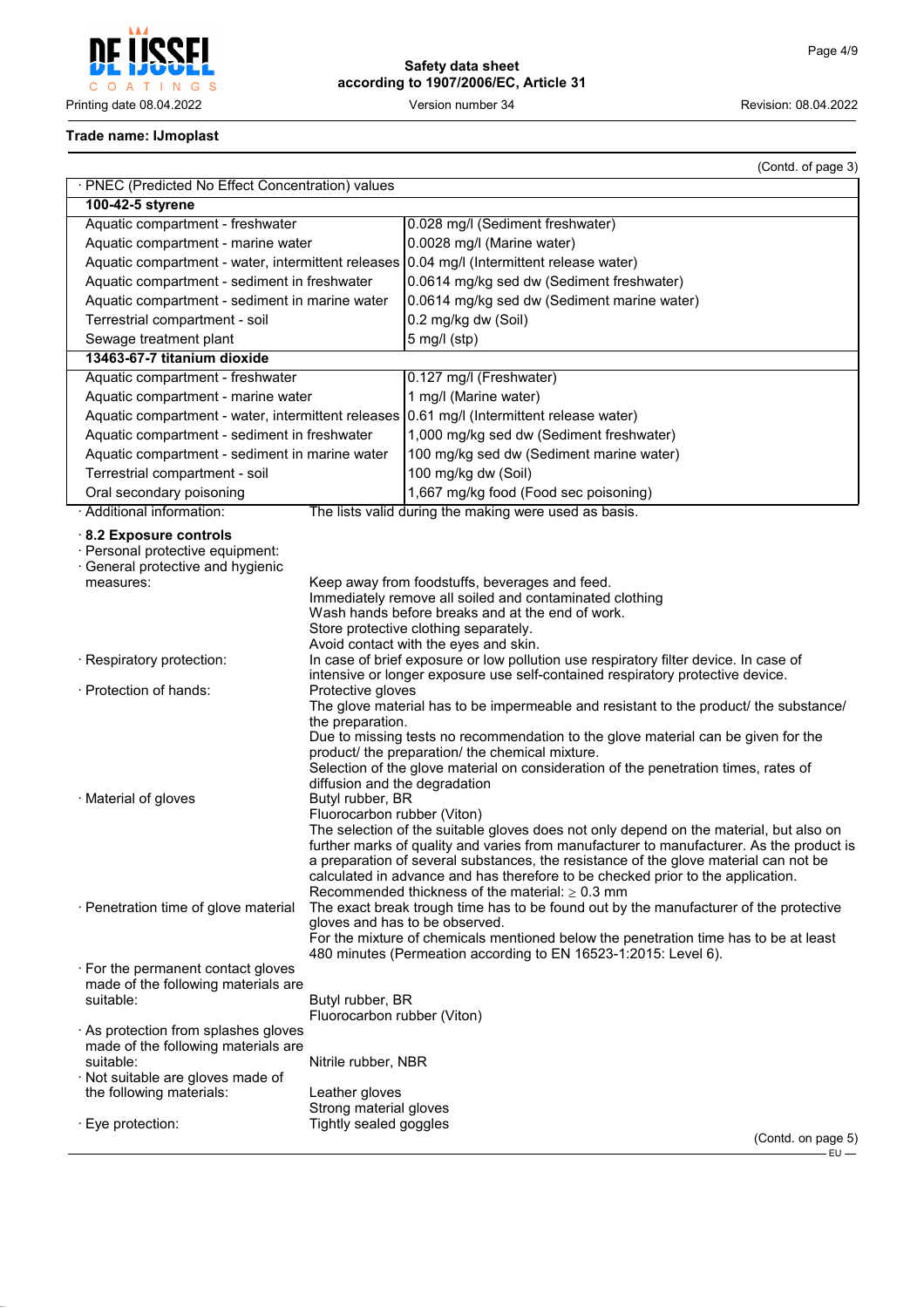

| Safety data sheet                     |  |
|---------------------------------------|--|
| according to 1907/2006/EC, Article 31 |  |

(Contd. of page 4)

#### **Trade name: IJmoplast**

| <b>SECTION 9: Physical and chemical properties</b>                                                      |                                                                                                |  |
|---------------------------------------------------------------------------------------------------------|------------------------------------------------------------------------------------------------|--|
| 9.1 Information on basic physical and chemical properties<br>· General Information<br>· Appearance:     |                                                                                                |  |
| Form:                                                                                                   | Fluid                                                                                          |  |
| Colour:                                                                                                 | According to product specification                                                             |  |
| · Odour:<br>Odour threshold:                                                                            | Characteristic<br>Not determined.                                                              |  |
|                                                                                                         |                                                                                                |  |
| · pH-value at 20 °C:                                                                                    | 7                                                                                              |  |
| Change in condition<br>Melting point/freezing point:<br>Initial boiling point and boiling range: 145 °C | Undetermined.                                                                                  |  |
| · Flash point:                                                                                          | 34 °C (Pensky Martens, ASTM D93)                                                               |  |
| · Flammability (solid, gas):                                                                            | Not applicable.                                                                                |  |
| · Ignition temperature:                                                                                 | 480 °C                                                                                         |  |
| · Decomposition temperature:                                                                            | Not determined.                                                                                |  |
| · Auto-ignition temperature:                                                                            | Product is not selfigniting.                                                                   |  |
| · Explosive properties:                                                                                 | Product is not explosive. However, formation of explosive air/vapour mixtures are<br>possible. |  |
| $\cdot$ Explosion limits:                                                                               |                                                                                                |  |
| Lower:                                                                                                  | 1.2 Vol %                                                                                      |  |
| Upper:                                                                                                  | 8.9 Vol %                                                                                      |  |
| · Vapour pressure at 20 °C:                                                                             | 6 <sub>hPa</sub>                                                                               |  |
| · Density at 20 °C:                                                                                     | 1.815 g/cm <sup>3</sup> (DIN 51757, ASTM D 1298)                                               |  |
| · Relative density<br>· Vapour density                                                                  | Not determined.<br>Not determined.                                                             |  |
| · Evaporation rate                                                                                      | Not determined.                                                                                |  |
| · Solubility in / Miscibility with                                                                      |                                                                                                |  |
| water:                                                                                                  | Not miscible or difficult to mix.                                                              |  |
| · Partition coefficient: n-octanol/water:                                                               | Not determined.                                                                                |  |
| · Viscosity:                                                                                            |                                                                                                |  |
| Dynamic at 20 °C:<br>Kinematic at 40 °C:                                                                | 1,800 mPas (Brookfield, ASTM D1544)<br>1,200 mm <sup>2</sup> /s                                |  |
|                                                                                                         |                                                                                                |  |
| · Solvent content:<br>Organic solvents:                                                                 | 13.2 %                                                                                         |  |
| VOC (2004/42/EC):                                                                                       | 13.17 %                                                                                        |  |
| Solids content:                                                                                         | 86.9%                                                                                          |  |
| $\cdot$ 9.2 Other information                                                                           | No further relevant information available.                                                     |  |

#### *SECTION 10: Stability and reactivity* · **10.1 Reactivity** No further relevant information available. · **10.2 Chemical stability** · Thermal decomposition / No decomposition if used according to specifications. · **10.3 Possibility of hazardous reactions**<br>**10.4 Conditions to avoid** No further relevant information a No further relevant information available. · **10.5 Incompatible materials:** No further relevant information available. · **10.6 Hazardous decomposition products:** No dangerous decomposition products known.

(Contd. on page 6) – EU —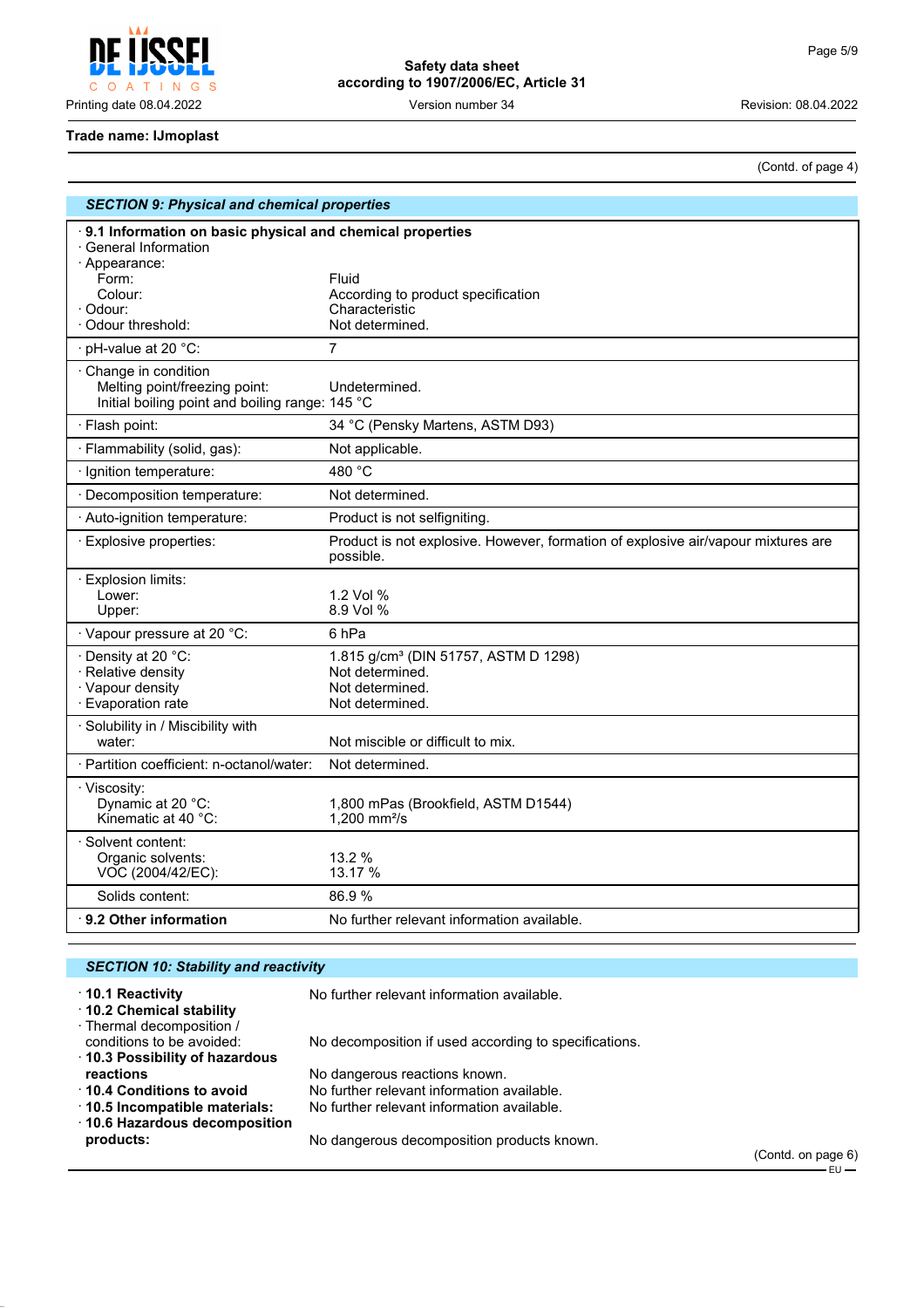$\mathsf{C}$  $\circ$  $\overline{A}$ INGS  $\top$ 

**Safety data sheet according to 1907/2006/EC, Article 31**

Printing date 08.04.2022 Version number 34 Revision: 08.04.2022

#### **Trade name: IJmoplast**

(Contd. of page 5)

| <b>SECTION 11: Toxicological information</b>                                                                                                                                                |                                                                                                               |  |  |  |
|---------------------------------------------------------------------------------------------------------------------------------------------------------------------------------------------|---------------------------------------------------------------------------------------------------------------|--|--|--|
| $\cdot$ 11.1 Information on toxicological effects<br>· Acute toxicity<br>Based on available data, the classification criteria are not met.<br>· LD/LC50 values relevant for classification: |                                                                                                               |  |  |  |
| Components<br>Type                                                                                                                                                                          | Value<br><b>Species</b>                                                                                       |  |  |  |
| 100-42-5 styrene                                                                                                                                                                            |                                                                                                               |  |  |  |
| LD50 5,000 mg/kg (Rat)<br>Oral                                                                                                                                                              |                                                                                                               |  |  |  |
| 13463-67-7 titanium dioxide                                                                                                                                                                 |                                                                                                               |  |  |  |
| LD50  > 20,000 mg/kg (Rat)<br>Oral                                                                                                                                                          |                                                                                                               |  |  |  |
| Dermal $ LD50  > 10,000$ mg/kg (Rabbit)                                                                                                                                                     |                                                                                                               |  |  |  |
| · Primary irritant effect:                                                                                                                                                                  |                                                                                                               |  |  |  |
| · Skin corrosion/irritation                                                                                                                                                                 | Causes skin irritation.                                                                                       |  |  |  |
| $\cdot$ Serious eye damage/irritation                                                                                                                                                       | Causes serious eye irritation.                                                                                |  |  |  |
| · Respiratory or skin sensitisation                                                                                                                                                         | Based on available data, the classification criteria are not met.                                             |  |  |  |
| · Additional toxicological information:                                                                                                                                                     |                                                                                                               |  |  |  |
|                                                                                                                                                                                             | CMR effects (carcinogenity, mutagenicity and toxicity for reproduction)                                       |  |  |  |
| · Germ cell mutagenicity                                                                                                                                                                    | Based on available data, the classification criteria are not met.                                             |  |  |  |
| · Carcinogenicity                                                                                                                                                                           | Based on available data, the classification criteria are not met.                                             |  |  |  |
| · Reproductive toxicity                                                                                                                                                                     | Suspected of damaging the unborn child.                                                                       |  |  |  |
| · STOT-single exposure                                                                                                                                                                      | Based on available data, the classification criteria are not met.                                             |  |  |  |
| · STOT-repeated exposure                                                                                                                                                                    | Causes damage to the hearing organs through prolonged or repeated exposure. Route<br>of exposure: Inhalation. |  |  |  |
| · Aspiration hazard                                                                                                                                                                         | Based on available data, the classification criteria are not met.                                             |  |  |  |

# *SECTION 12: Ecological information*

· **12.1 Toxicity**

| · Aquatic toxicity:                     |                                                             |                                                                                 |                                                                            | No further relevant information available. |  |
|-----------------------------------------|-------------------------------------------------------------|---------------------------------------------------------------------------------|----------------------------------------------------------------------------|--------------------------------------------|--|
|                                         | · Type of test Effective concentration Method<br>Assessment |                                                                                 |                                                                            |                                            |  |
| 100-42-5 styrene                        |                                                             |                                                                                 |                                                                            |                                            |  |
| Oral                                    | EC50                                                        | 5.1 mg/l (Daphnia magna)                                                        |                                                                            |                                            |  |
|                                         | Inhalative LC50/4 h                                         | $ 24 \text{ mg}/I \text{ (Rat)} $                                               |                                                                            |                                            |  |
|                                         |                                                             | LC50/96 h 25 mg/l (Lepomis macrochirus)                                         |                                                                            |                                            |  |
|                                         | 12.2 Persistence and                                        |                                                                                 |                                                                            |                                            |  |
| degradability                           |                                                             |                                                                                 |                                                                            | No further relevant information available. |  |
| 12.3 Bioaccumulative potential          |                                                             | No further relevant information available.                                      |                                                                            |                                            |  |
| 12.4 Mobility in soil                   |                                                             |                                                                                 |                                                                            | No further relevant information available. |  |
| · Additional ecological information:    |                                                             |                                                                                 |                                                                            |                                            |  |
| · General notes:                        |                                                             | Water hazard class 2 (German Regulation) (Self-assessment): hazardous for water |                                                                            |                                            |  |
|                                         |                                                             |                                                                                 | Do not allow product to reach ground water, water course or sewage system. |                                            |  |
|                                         |                                                             |                                                                                 | Danger to drinking water if even small quantities leak into the ground.    |                                            |  |
| 12.5 Results of PBT and vPvB assessment |                                                             |                                                                                 |                                                                            |                                            |  |
| $\cdot$ PBT:                            |                                                             |                                                                                 | Not applicable.                                                            |                                            |  |
| $\cdot$ vPvB:                           |                                                             |                                                                                 | Not applicable.                                                            |                                            |  |
| $\cdot$ 12.6 Other adverse effects      |                                                             |                                                                                 |                                                                            | No further relevant information available. |  |

#### *SECTION 13: Disposal considerations*

# · **13.1 Waste treatment methods**

Must not be disposed together with household garbage. Do not allow product to reach sewage system.

| · European waste catalogue |                                                                                                                                                                           |  |  |
|----------------------------|---------------------------------------------------------------------------------------------------------------------------------------------------------------------------|--|--|
|                            | 08 00 00   WASTES FROM THE MANUFACTURE, FORMULATION, SUPPLY AND USE (MFSU) OF COATINGS<br>(PAINTS, VARNISHES AND VITREOUS ENAMELS), ADHESIVES, SEALANTS AND PRINTING INKS |  |  |
| 08 01 00                   | wastes from MFSU and removal of paint and varnish                                                                                                                         |  |  |
| 08 01 11*                  | waste paint and varnish containing organic solvents or other hazardous substances                                                                                         |  |  |
| HP3                        | l Flammable.                                                                                                                                                              |  |  |
| HP <sub>5</sub>            | Specific Target Organ Toxicity (STOT)/Aspiration Toxicity                                                                                                                 |  |  |

(Contd. on page 7)  $-EU \rightarrow$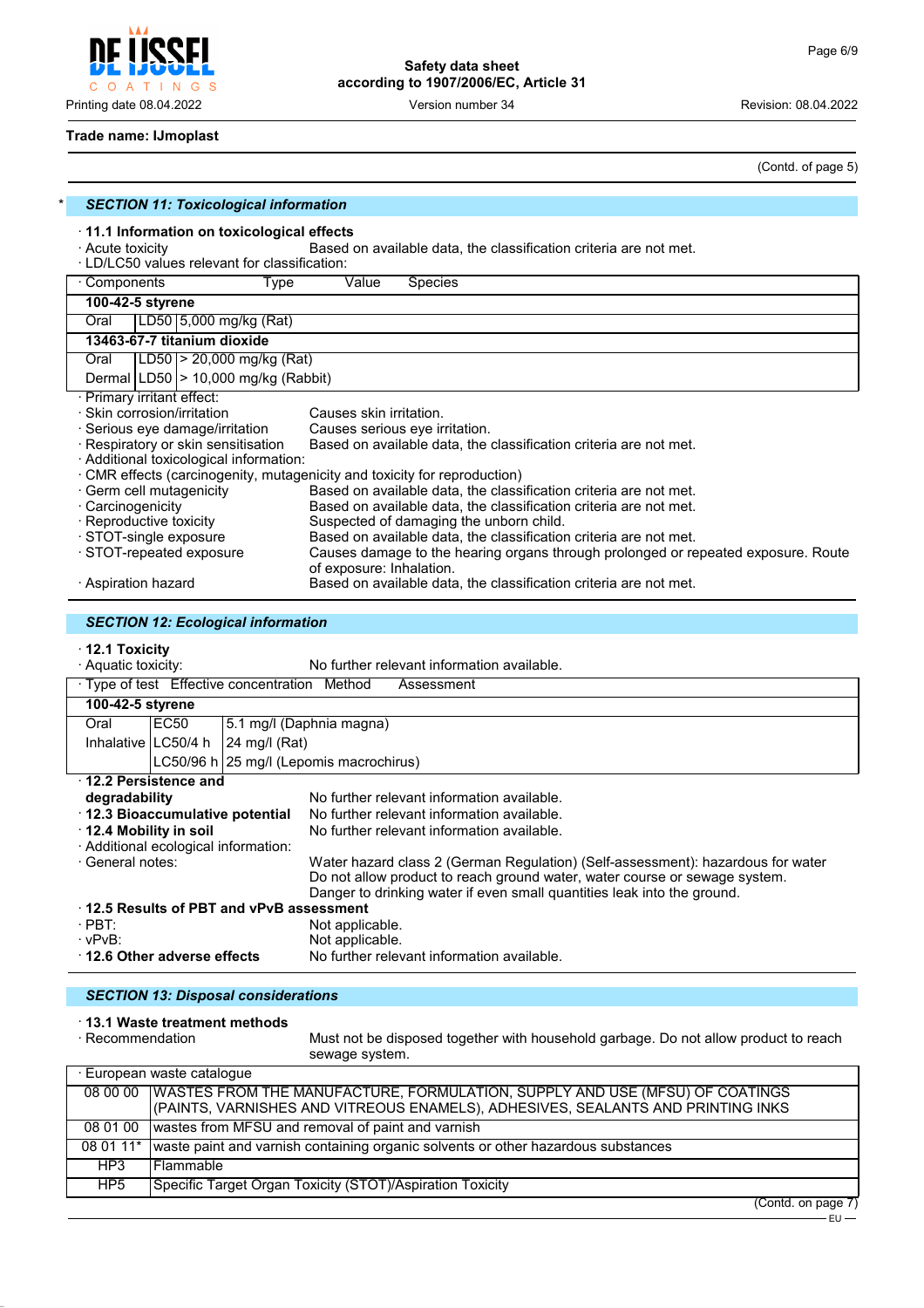O A T INGS

**Safety data sheet according to 1907/2006/EC, Article 31**

Printing date 08.04.2022 Version number 34 Revision: 08.04.2022

#### **Trade name: IJmoplast**

|                                             |                        |                                                          | (Contd. of page 6) |  |
|---------------------------------------------|------------------------|----------------------------------------------------------|--------------------|--|
| HP7                                         | Carcinogenic_          |                                                          |                    |  |
| <b>HP10</b>                                 | Toxic for reproduction |                                                          |                    |  |
| · Uncleaned packaging:<br>· Recommendation: |                        | Disposal must be made according to official regulations. |                    |  |
| <b>SECTION 14: Transport information</b>    |                        |                                                          |                    |  |
| $\cdot$ 14.1 UN-Number                      |                        |                                                          |                    |  |

| . . VII-IIUIIINV<br>· ADR/RID/ADN, IMDG, IATA                                                                                               | <b>UN1133</b>                                                                                                                                                                                                 |
|---------------------------------------------------------------------------------------------------------------------------------------------|---------------------------------------------------------------------------------------------------------------------------------------------------------------------------------------------------------------|
| 14.2 UN proper shipping name<br>· ADR/RID/ADN<br>· IMDG, IATA                                                                               | 1133 ADHESIVES<br><b>ADHESIVES</b>                                                                                                                                                                            |
| 14.3 Transport hazard class(es)                                                                                                             |                                                                                                                                                                                                               |
| · ADR/RID/ADN<br>· Class<br>· Label<br><u>.</u>                                                                                             | 3 (F1) Flammable liquids.                                                                                                                                                                                     |
| · IMDG, IATA<br>· Class<br>· Label                                                                                                          | 3 Flammable liquids.<br>3                                                                                                                                                                                     |
| 14.4 Packing group<br>· ADR/RID/ADN, IMDG, IATA                                                                                             | Ш                                                                                                                                                                                                             |
| ⋅14.5 Environmental hazards:<br>· Marine pollutant:                                                                                         | No                                                                                                                                                                                                            |
| 14.6 Special precautions for user<br>· Hazard identification number (Kemler code):<br>· EMS Number:<br>· Stowage Category                   | Warning: Flammable liquids.<br>30<br>$F-E$ , S-D<br>A                                                                                                                                                         |
| 14.7 Transport in bulk according to Annex II of Marpol<br>and the IBC Code                                                                  |                                                                                                                                                                                                               |
| · Transport/Additional information:                                                                                                         | Not applicable.                                                                                                                                                                                               |
| · ADR/RID/ADN<br>· Limited quantities (LQ)<br>· Excepted quantities (EQ)<br>· Transport category<br>· Tunnel restriction code<br>· Remarks: | 5L<br>Code: E1<br>Maximum net quantity per inner packaging: 30 ml<br>Maximum net quantity per outer packaging: 1000 ml<br>3<br>D/F<br>In packsize up to 450 liter exempt from ADR according ADR<br>2.2.3.1.5. |
| · IMDG<br>· Limited quantities (LQ)<br>$\cdot$ Excepted quantities (EQ)<br>· Remarks:                                                       | 5L<br>Code: E1<br>Maximum net quantity per inner packaging: 30 ml<br>Maximum net quantity per outer packaging: 1000 ml<br>In packaging up to 30 litres excempt according to IMDG 2.3.2.5.                     |
| · UN "Model Regulation":                                                                                                                    | UN 1133 ADHESIVES, 3, III                                                                                                                                                                                     |

# \* *SECTION 15: Regulatory information*

# · **15.1 Safety, health and environmental regulations/legislation specific for the substance or mixture**

· Directive 2012/18/EU

· Named dangerous substances -

ANNEX I  $\overline{a}$  ANNEX I  $\overline{a}$  None of the ingredients is listed. P5c FLAMMABLE LIQUIDS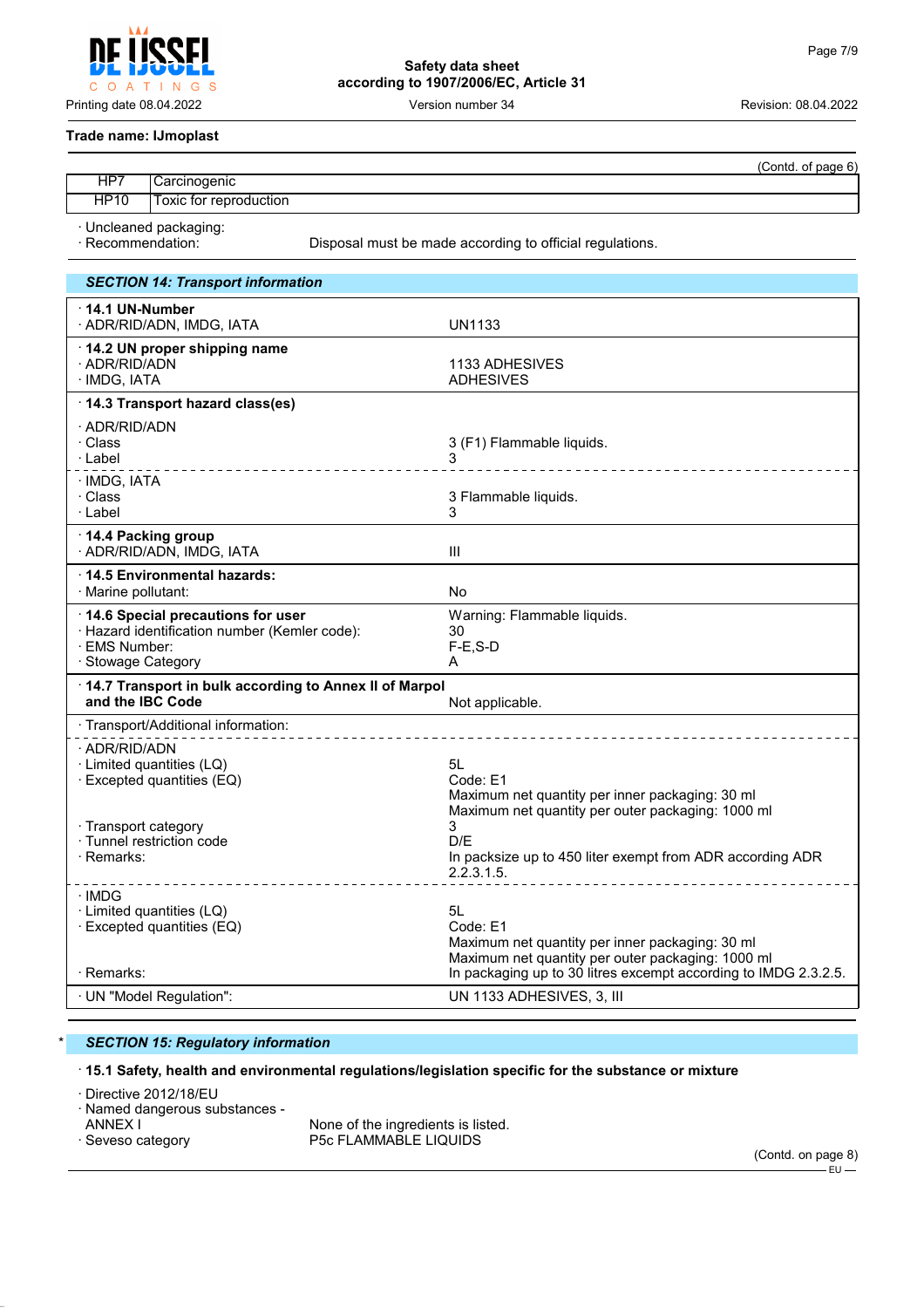Į C O A T I N G S

**Safety data sheet according to 1907/2006/EC, Article 31**

Printing date 08.04.2022 **Version number 34** Version 100 Version 2022

# **Trade name: IJmoplast**

|                                                                            |                              | (Contd. of page 7)                                                                                                                                                                |
|----------------------------------------------------------------------------|------------------------------|-----------------------------------------------------------------------------------------------------------------------------------------------------------------------------------|
| Qualifying quantity (tonnes) for the<br>application of lower-tier          |                              |                                                                                                                                                                                   |
| requirements                                                               | $5,000$ t                    |                                                                                                                                                                                   |
| Qualifying quantity (tonnes) for the                                       |                              |                                                                                                                                                                                   |
| application of upper-tier<br>requirements                                  | 50,000 t                     |                                                                                                                                                                                   |
| REGULATION (EC) No 1907/2006                                               |                              |                                                                                                                                                                                   |
| <b>ANNEX XVII</b>                                                          | Conditions of restriction: 3 |                                                                                                                                                                                   |
| - Annex II                                                                 |                              | · DIRECTIVE 2011/65/EU on the restriction of the use of certain hazardous substances in electrical and electronic equipment                                                       |
| None of the ingredients is listed.                                         |                              |                                                                                                                                                                                   |
| REGULATION (EU) 2019/1148                                                  |                              |                                                                                                                                                                                   |
| None of the ingredients is listed.                                         |                              | · Annex I - RESTRICTED EXPLOSIVES PRECURSORS (Upper limit value for the purpose of licensing under Article 5(3))                                                                  |
| Annex II - REPORTABLE EXPLOSIVES PRECURSORS                                |                              |                                                                                                                                                                                   |
| None of the ingredients is listed.                                         |                              |                                                                                                                                                                                   |
| · Regulation (EC) No 273/2004 on drug precursors                           |                              |                                                                                                                                                                                   |
| None of the ingredients is listed.                                         |                              |                                                                                                                                                                                   |
|                                                                            |                              | Regulation (EC) No 111/2005 laying down rules for the monitoring of trade between the Community and third countries in                                                            |
| drug precursors                                                            |                              |                                                                                                                                                                                   |
| None of the ingredients is listed.                                         |                              |                                                                                                                                                                                   |
| · National regulations:                                                    |                              |                                                                                                                                                                                   |
| · Technical instructions (air):                                            | Class                        | Share in %                                                                                                                                                                        |
|                                                                            | <b>NK</b>                    | 13.2                                                                                                                                                                              |
| 15.2 Chemical safety                                                       |                              |                                                                                                                                                                                   |
| assessment:                                                                |                              | A Chemical Safety Assessment has not been carried out.                                                                                                                            |
| <b>SECTION 16: Other information</b>                                       |                              |                                                                                                                                                                                   |
| features and shall not establish a legally valid contractual relationship. |                              | This information is based on our present knowledge. However, this shall not constitute a guarantee for any specific product                                                       |
| · Relevant phrases                                                         |                              | H226 Flammable liquid and vapour.                                                                                                                                                 |
|                                                                            |                              | H304 May be fatal if swallowed and enters airways.                                                                                                                                |
|                                                                            |                              | H315 Causes skin irritation.<br>H319 Causes serious eye irritation.                                                                                                               |
|                                                                            | H332 Harmful if inhaled.     |                                                                                                                                                                                   |
|                                                                            |                              | H335 May cause respiratory irritation.                                                                                                                                            |
|                                                                            |                              | H351 Suspected of causing cancer.<br>H361d Suspected of damaging the unborn child.                                                                                                |
|                                                                            |                              | H372 Causes damage to organs through prolonged or repeated exposure.                                                                                                              |
|                                                                            |                              | H412 Harmful to aquatic life with long lasting effects.                                                                                                                           |
| · Classification according to<br>Regulation (EC) No 1272/2008              |                              | The classification of the mixture is generally based on the calculation method using                                                                                              |
|                                                                            |                              | substance data according to Regulation (EC) No 1272/2008.                                                                                                                         |
| Flammable liquids                                                          |                              | On basis of test data                                                                                                                                                             |
| Skin corrosion/irritation                                                  |                              | The classification of the mixture is generally based on the calculation                                                                                                           |
| Serious eye damage/eye irritation<br>Reproductive toxicity                 |                              | method using substance data according to Regulation (EC) No<br>1272/2008.                                                                                                         |
| Specific target organ toxicity (repeated exposure)                         |                              |                                                                                                                                                                                   |
|                                                                            |                              |                                                                                                                                                                                   |
| · Department issuing SDS:<br>· Contact:                                    |                              | Research and Development                                                                                                                                                          |
|                                                                            |                              |                                                                                                                                                                                   |
| · Abbreviations and acronyms:                                              |                              | Saïda El Asjadi, tel: +31 182 372177, e-mail: safety@de-ijssel-coatings.nl<br>RID: Règlement international concernant le transport des marchandises dangereuses par chemin de fer |
|                                                                            |                              | (Regulations Concerning the International Transport of Dangerous Goods by Rail)<br>ICAO: International Civil Aviation Organisation                                                |
|                                                                            |                              | ADR: Accord relatif au transport international des marchandises dangereuses par route (European Agreement                                                                         |
|                                                                            |                              | Concerning the International Carriage of Dangerous Goods by Road)<br>IMDG: International Maritime Code for Dangerous Goods                                                        |
|                                                                            |                              | IATA: International Air Transport Association                                                                                                                                     |
|                                                                            |                              | GHS: Globally Harmonised System of Classification and Labelling of Chemicals<br>EINECS: European Inventory of Existing Commercial Chemical Substances                             |
|                                                                            |                              | <b>ELINCS: European List of Notified Chemical Substances</b><br>CAS: Chemical Abstracts Service (division of the American Chemical Society)                                       |